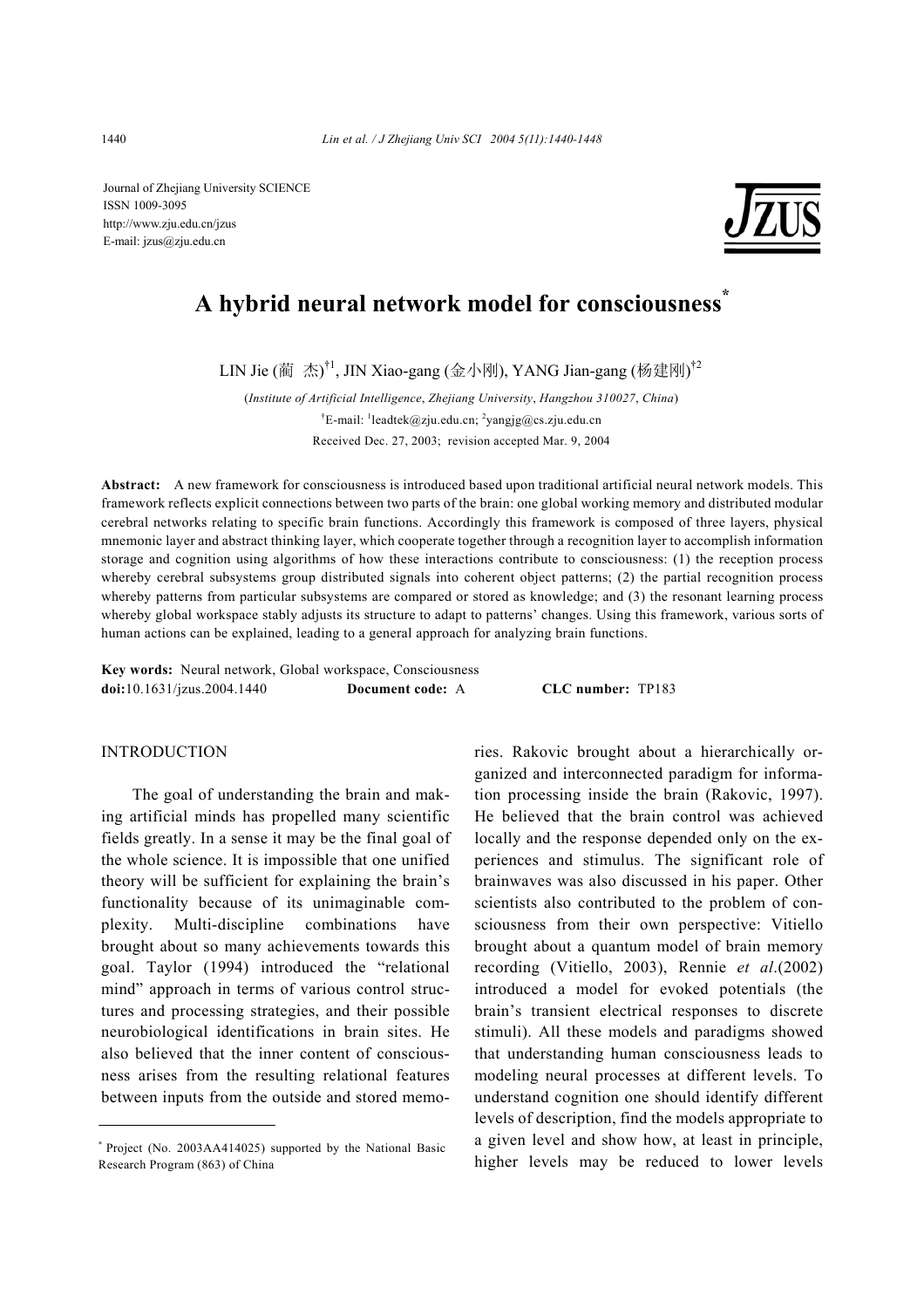(Wlodzislaw, 1996). Thus, higher levels of complex brain functions require a number of neural modules to cooperate together. This paper proposed a framework for consciousness at those higher levels, which postulates that:

1. At any given time, many modular cerebral networks are running in parallel and process data from outside in an unconscious manner. Those networks belong to the physical mnemonic layer of the framework. An assumption is made about categorizing the outside inputs into two groups: aware inputs and arousal inputs. The latter can only reach the recognition layer while the former can break out of the recognition layer and take part in the associative recognition in the global workspace.

2. A recognition layer is a searching tree composed of layered storage neurons positioned by their inherent frequencies. All features of an object pattern are processed in the lowest level by mnemonic layer networks before entering here. Some neurons in a particular level are grouped to form a cluster. The representative of a cluster in the *n*th level becomes a point in the higher-level  $n+1$ . In a given level, the neurons in a cluster have resonant frequency that is higher than a threshold value for that level. The top level of the recognition layer always has one cluster.

3. A global workspace that belongs to the abstract thinking layer of the framework can potentially interconnect multiple cerebral networks at the physical mnemonic layer through the recognition layer. When the global workspace is active for some duration, the abstract information in the thinking layer is available to a variety of processes that would be mobilized by top-down intentional projection into cerebral actions that may involve several distributed neural networks. This global availability of abstract information through workspace is defined as the conscious state of this framework.

#### OVERVIEW OF THE MODEL

The general consciousness framework is depicted by Fig.1, in which subsystems are responsible for vision, audio, olfactory, body movement and other functions of the human brain.

#### **Physical mnemonic layer**

Those subsystems that consist of hierarchically organized and interconnected neural networks belong to the physical mnemonic layer (PML in Fig.2). This kind of interconnection is achieved by synapses, which can be excitatory or inhibitory. Information processed by those subsystems is distributed among synapses. By adjusting the strengths of the synapses, new input is processed and added. Techniques such as PET, fMRI, EEG have enabled physiological investigations of interconnected neural networks in recent years (Kastner and Unge-



**Fig.1 The general framework of consciousness**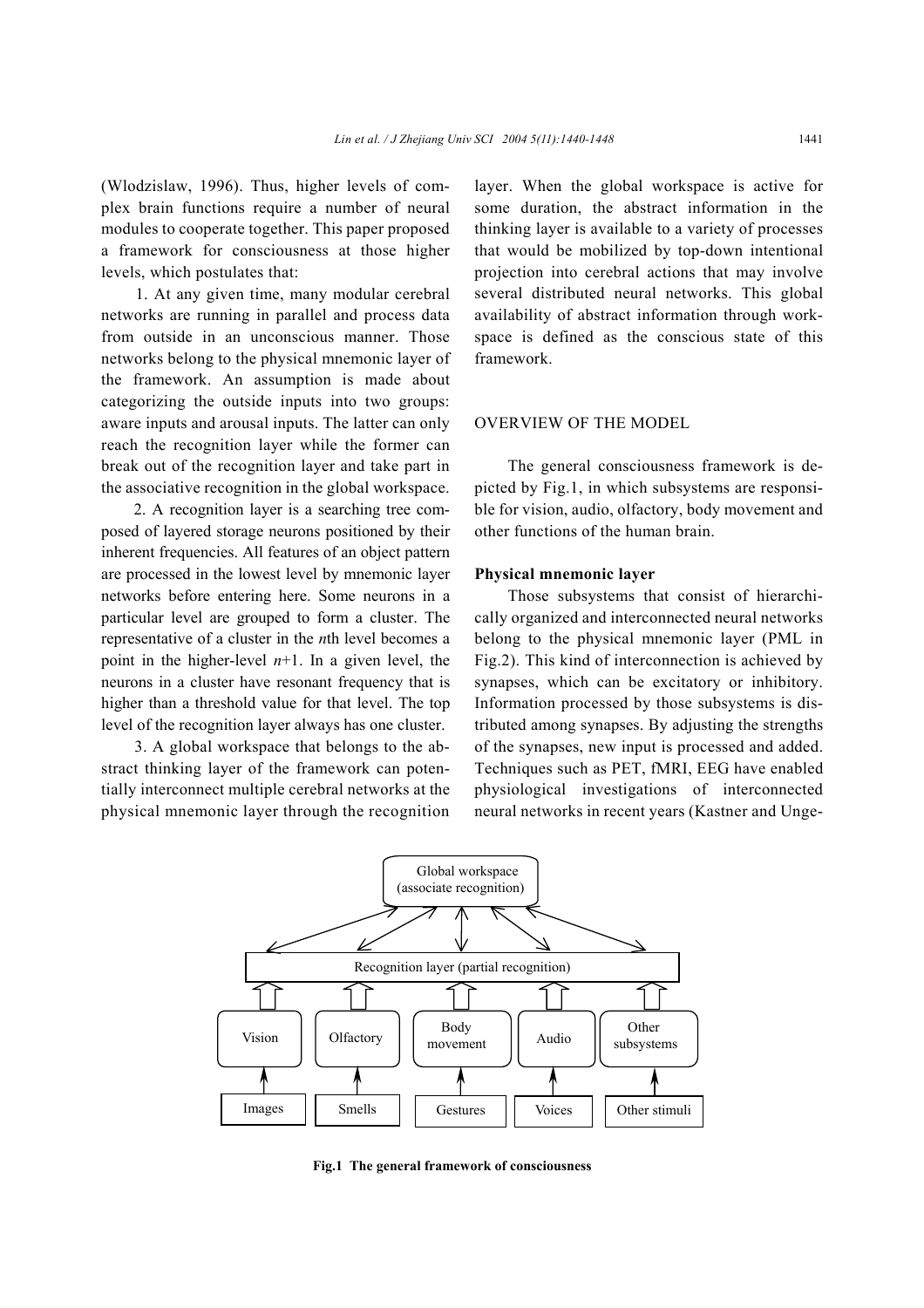

**Fig.2 An artificial neural network based example**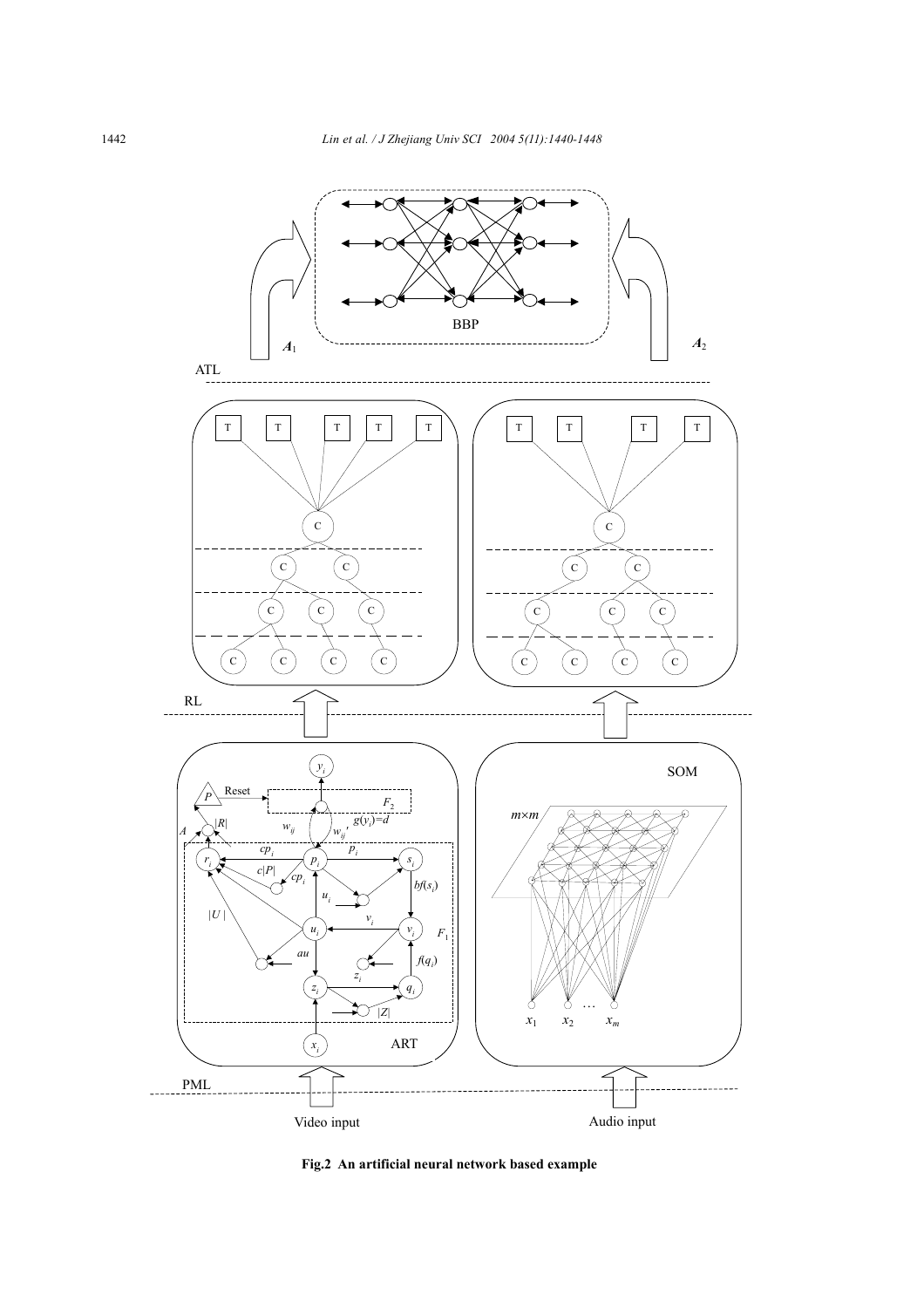rleider, 2000; Reynolds *et al*., 1999). In the hierarchical neural network, the functionally specialized neurons of each layer process only a limited amount of information from the previous layer and the number of interconnections between neighboring layers is sparse compared with that between neighboring layers in some artificial neural networks (Rakovic, 1997). Grossberg *et al*.(1989) introduced a good model for the vision subsystem of Fig.1. Numerical simulations showed that their hierarchical parallel network could recognize even psychological illusions. Liu *et al*.(2002) introduced a model for the audio subsystem, and Yao and Freeman (1990) gave a model for the olfactory subsystem. In their model of olfactory subsystem, feedback on different hierarchical levels of the network was adopted. All of the models above are graceful but each of them only associated with one kind of brain function. The hybrid model proposed here, however, assembles those neural networks and can explain more complex cognitive phenomena.

A concrete example of the framework consisting of several human neural network models is given in Fig.2. For simplicity, only two cerebral subsystems are presented: the vision subsystem and the audio subsystem. We use an ART (Adaptive Resonance Theory) model (Carpenter and Grossberg, 1987) to describe the vision subsystem and SOM (Self-Organizing Map) model (Kohonen, 1995) for the audio subsystem. The raw data are preprocessed here to form a pattern that will be sent to the recognition layer for partial recognitions.

#### **Recognition layer**

When a new pattern is formed, it will be compared with stored patterns (knowledge) at all levels of the recognition layer (RL in Fig.2). If there are some existing clusters (circles with C in Fig.2) that are similar to the new pattern, this pattern is recognized; otherwise it belongs to the unknown group and will be saved (new storage neurons are created). We use the inherent frequency vector to measure the similarity between two patterns.

**Definition 1** The inherent frequency of a pattern is a vector that contains some important features of it. We use this to represent a pattern afterward. The inherent frequency of a neuron group *k* that memorizes a knowledge pattern can be described by the weights from one neuron in the group to other members, as  $K=[w_1, w_2, ..., w_i, ...]$ . According to this definition, we introduce the concept of resonant coefficient between two patterns.

**Definition 2** The resonant coefficient of pattern *a* and *b* to measure the similarity of them  $(s_{ab})$  can be calculated by a function  $f(a_i, b_i)$ :

$$
R(A, B) = s_{ab} = f(a_i, b_j)
$$
 (1)

where  $A$ ,  $B$  is the inherent frequency of each,  $A = [a_1, a_2]$  $a_2,...a_i,...$ ],  $\mathbf{B}=[b_1, b_2,...b_i,...]$ . The resonant coefficient of two patterns is a kind of delta similarity relation (Klir and Folger, 1988) that satisfies the following equations:

$$
R(A, A) = 1 \tag{2}
$$

$$
R(A, B) = R(B, A)
$$
 (3)

$$
1-|R(A,C)-R(B,C)|\geq R(A,B)
$$
  
\n
$$
\geq (R(A,C)+R(B,C)-1)\vee 0
$$
 (4)

Once the pattern reaches the top-level cluster, it is projected into global workspace through transmitter (squares with 
$$
T
$$
 in Fig 2). If this kind of properties

ters (squares with T in Fig.2). If this kind of projection occurs from two or more subsystem recognitions, associative recognition may take place in the global workspace.

#### **Abstract thinking layer**

Global workspace represents a kind of working memory or central information exchange, whose contents can be "broadcast" to the nervous system of distributed modules as a whole, allowing many different specialized modules in the brain to interact, compete or cooperate for access (Rakovic, 1992). A number of models had been constructed for global workspace. Baars (1988) developed a very detailed cognitive model of consciousness by global workspace architecture. Taylor (1999) proposed a CP (Central Representation) framework and suggested its being in the inferior parietal lobes. He also gave several frameworks using monitor systems (Taylor, 2000) and some other engineering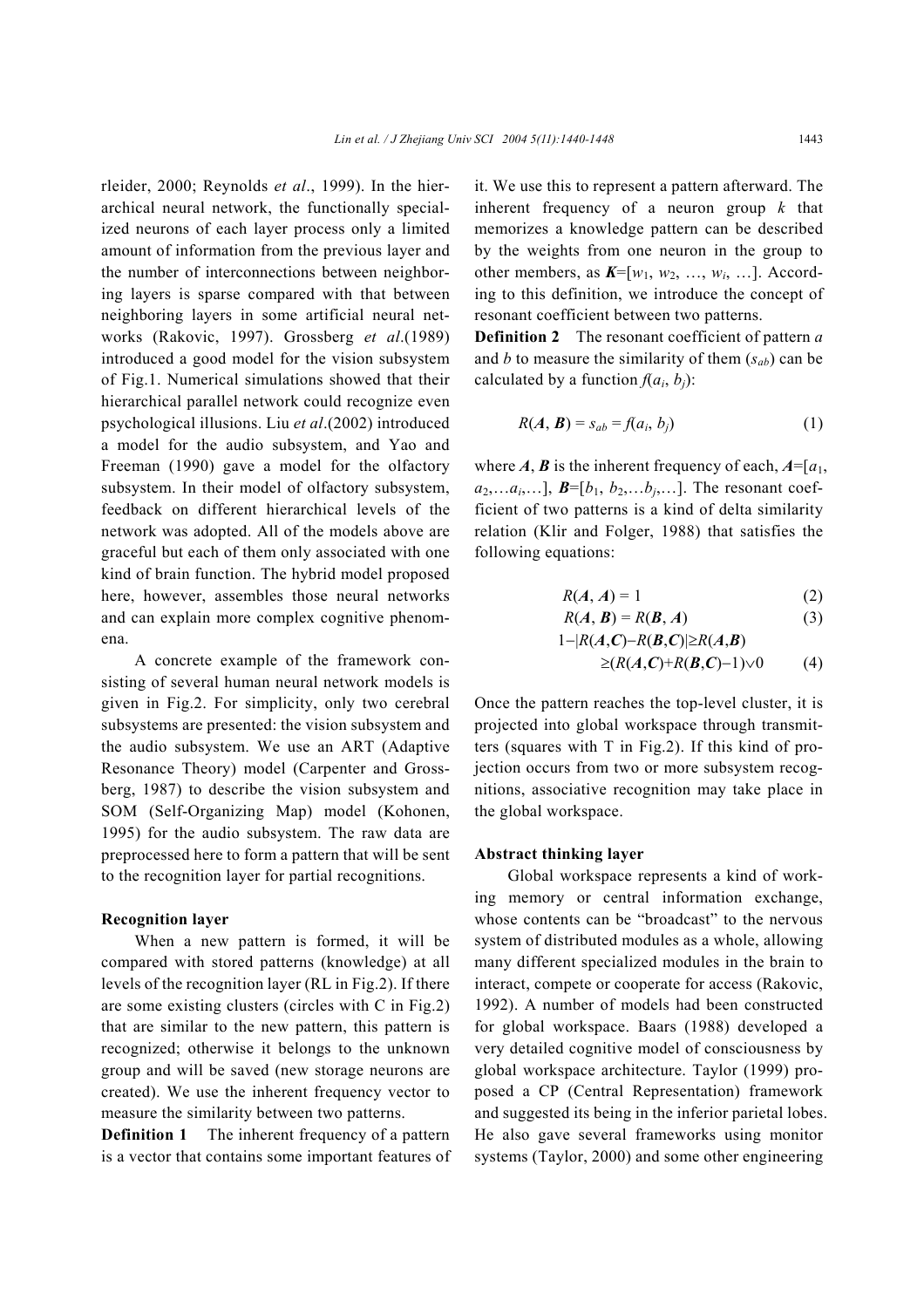control systems (Taylor, 2001).

The abstract thinking layer (ATL in Fig.2) in the hybrid model has something different from the existing models in that, as in the example framework of Fig.2, it contains a bi-directional BP (Back Propagation) neural network with a "fusion" function. In Fig.2,  $A_1$  and  $A_2$  are both inputs of the bi-directional BP computation, as a consequence of the projection from RL. The computation is interleaved: only one-way learning is going on at a particular time interval. Parameters of the BP network are stored for different pairs of  $(A_1, A_2)$ . As  $A_1$  and *A*2 may have different dimensions, the structure of the Bi-directional BP (BBP) network varies from time to time (notice that we use dash lines to indicate the boundary of ATL in Fig.2). Provided below is a structure-changing algorithm for the above BBP network: suppose vector  $H=[h_1,h_2,...h_l,...h_l]$  represents the collection of different number of neurons in *L* layers of the BBP network (*hl* represents the number of neurons in layer *l*, 1≤*l*≤*L*). When the *k*th pattern from the mnemonic layer projected onto GW, the number of neurons in layer *l* of the BP network can be calculated by

$$
h_l^{(k)} = \left[ C \left( \Delta \left| A_1^{(k)} \right| + \Delta \left| A_2^{(k)} \right| \right) \right] + \left| A^{(l)} \right| \tag{5}
$$

where  $|A_1^{(k)}|, |A_2^{(k)}|$  are dimensions of the *k*th pattern and  $\Delta |A_1^{(k)}|, \Delta |A_2^{(k)}|$  are variances:  $\Delta |A^{(k)}| = |A^{(k)}|$  $\left| A^{(k-1)} \right|$ ; *C* is constant.  $\left| A^{(l)} \right|$  is the average dimension of the *l*th pattern and can be calculated by

$$
\left| A^{(l)} \right| = \alpha \left| A_1^{(l)} \right| + \beta \left| A_2^{(l)} \right| \tag{6}
$$

where  $\alpha$ ,  $\beta$  are weights of  $|A_1^{(l)}|, |A_2^{(l)}|$  and  $0 \le \alpha \le 1$ ,  $0 \leq \beta \leq 1$ ,  $\alpha + \beta = 1$ . The above algorithm results in fluctuations of the network boundary. A subset of neurons in the workspace is activated spontaneously in a coherent and self-amplifying manner while the rest are inhibited.

#### RECOGNITION LAYER ALGORITHM

This section proposes an algorithm for the RL functions in the hybrid model. As mentioned in Section 2.1, raw data from the outside form some patterns with their inherent frequencies through the PML modeled by some existing neural network models. These patterns constitute the input space of this algorithm. We shall first introduce some definitions that will be used later.

**Definition 3** A knowledge cluster (also cluster) is composed of a set of patterns whose information is stored in the synapses between neurons.

**Definition 4** A resonant space is a space of patterns to which any other pattern can be compared to evaluate resonant coefficient and each dimension represents the resonant coefficient between one pattern and the others.

Consider a resonant space  $\mathbf{R}^n$  with *n* patterns  $\mathbf{P}_i$ and the resonant coefficient  $R(P_i, P_j)$  between any pair of patterns  $(P_i, P_j)$ . A pattern  $P_m$  may be represented on  $\mathbf{R}^n$  as:

$$
\boldsymbol{P}_m = \sum_{i=1}^n R(\boldsymbol{P}_m, \boldsymbol{P}_i) \boldsymbol{P}_i \tag{7}
$$

Suppose  $P_u$  and  $P_v$  are patterns in  $R^n$ , then  $R(P_u, P_v)$ can be limited from Eq.(4):

$$
[R(\boldsymbol{P}_u, \boldsymbol{P}_i) + R(\boldsymbol{P}_v, \boldsymbol{P}_i) - 1] \vee 0 \le R(\boldsymbol{P}_u, \boldsymbol{P}_v)
$$
  
\n
$$
\le 1 - |R(\boldsymbol{P}_u, \boldsymbol{P}_i) - R(\boldsymbol{P}_v, \boldsymbol{P}_i)|
$$
\n(8)

Here we use the following function to calculate the resonant coefficient between patterns in *R<sup>n</sup>* :

$$
f(u, v) = \min_{1 \le i \le n} (1 - |R(P_u, P_i) - R(P_v, P_i)|)
$$
  
=  $1 - \max_{1 \le i \le n} |R(P_u, P_i) - R(P_v, P_i)|$  (9)

**Definition 5** The thresholds exist in RL corresponding to different levels (numbered from zero to *TOP*):  $t_0 > t_L > t_{L+1} > t_{TOP}$ , patterns are clustered at those levels. For example, at level *L*, two patterns belong to the same cluster if and only if  $t_L$ > $f(u,v)$ > $t_{L+1}$ . There also exists a highest threshold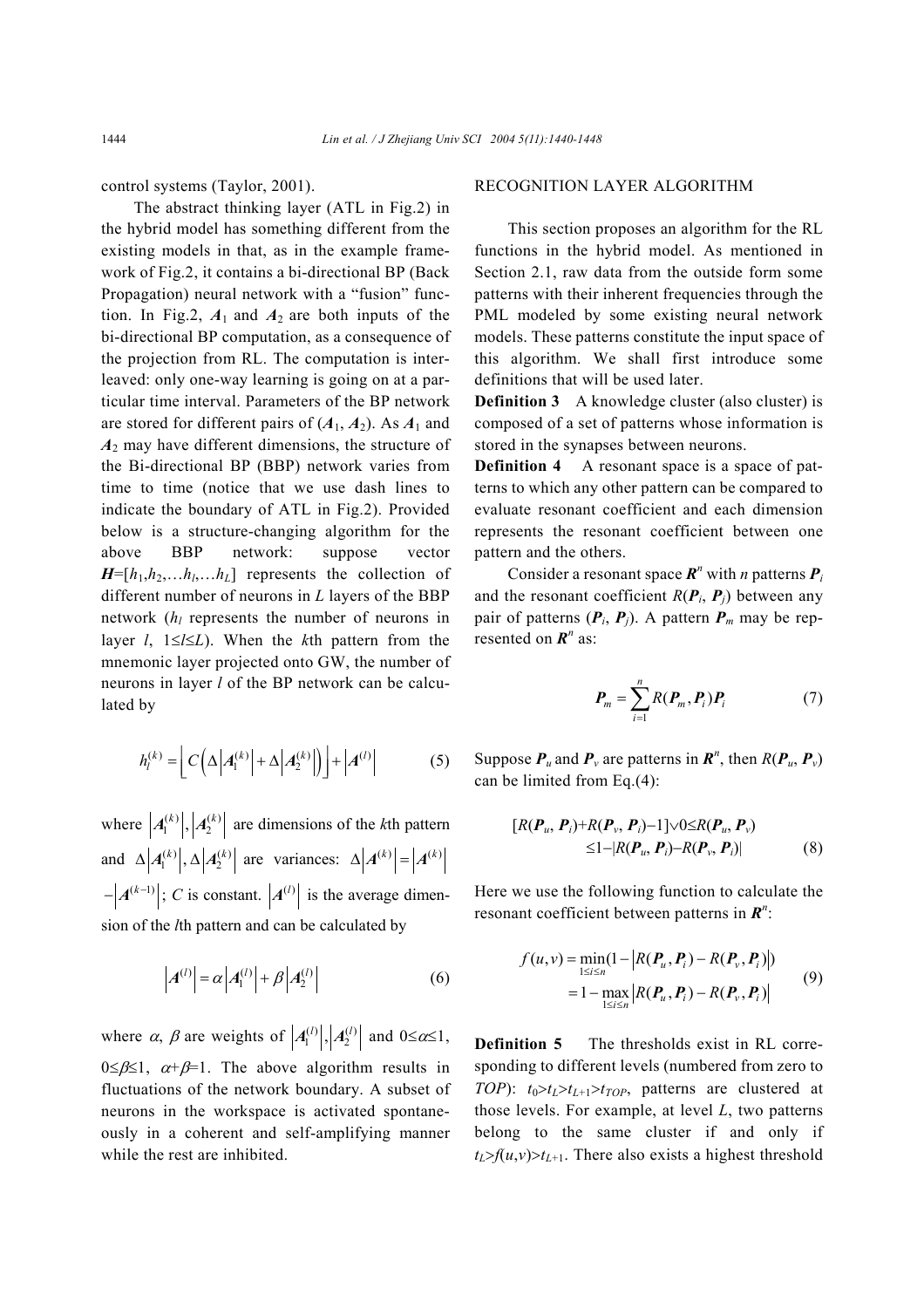*t*max and two patterns are recognized to be the same if  $f(u,v) \geq t_{\text{max}}$ .

**Definition 6** The inherent frequency of a cluster *C* is the first pattern  $P_k$  in  $C$ .

Now we shall propose the algorithm of RL workflow. Note that massive parallelism exists among neurons, which means that the calculation and comparison in the algorithm can be performed in parallel to some extent. Hence, the recognition time will not increase exponentially with knowledge gradually learned.

### **Algorithm of RL workflow**

The operation of RL is summarized as follows (we use  $C_x$  for cluster *x*,  $L_y$  for level *y* and  $t_y$  for threshold on level *y*):

```
(1) For each pattern Pu, 
      if it is the first pattern that enters RL 
            put P_u in C_1 on L_0;
      else 
            go to (2) with x=1, y=TOP; 
(2) /*recognition process*/ 
   For each P_i in C_x on L_y,
       calculate the resonant coefficient R(P_{\mu}, P_{\mu});
       if y == 0 and
             \max_i R(\boldsymbol{P}_u, \boldsymbol{P}_i) = R(\boldsymbol{P}_u, \boldsymbol{P}_j) \ge t_{\text{max}}P_{\mu} is recognized as P_{i}, stop;
       if y>0 and R(P<sup>u</sup>, P<sup>j</sup>)≥t<sub>v−1</sub>
            go to (2) with x = j, y = y - 1;
       else 
             go to (3);
(3) /*a new pattern that is not recognized, 
   construct knowledge entry of it*/ 
    if \min_i R(P_u, P_i) = R(P_u, P_s) \ge t_y and y \ne TOP{ 
          put P_u in C_x on L_v;
          For each L_{0\leq z\leq y-1},
                 create C with Pu; 
          stop; 
      } 
   else 
       { 
          For each L0≤z≤TOP, 
              create C with Pu; 
                calculate the inherent frequency
```

```
P_k of C_1 on L_{TOP};
      create L_{TOP+1} with P_k, P_u in C_1;
  stop; 
}
```
# CONSCIOUSNESS GENERATION

The global workspace in ATL only provides projection areas for those patterns that reach the top layer of RL. So the dynamic workspace states are self-sustained and follow one another in a continuous stream, without requiring any external supervision. We suppose that these states are described by the set of active or inhibited neurons. In the hybrid model, consciousness generation requires that a stable activation loop appears: active neurons in ATL send top-down responses to target cerebral subsystems, whose bottom-up pattern signals in turn are involved in maintaining the state of ATL. Fig.3 shows such a kind of loop.



**Fig.3 The maintenance loop between layers of the hybrid model**

As the state of these dynamic systems consists of activation and inhibition of neurons, it is reasonable to use the weights between neurons as the dynamic network parameters. The associative recognition is done with the bi-directional learning of BBP (Fig.2) when two or more kinds of patterns emerge in ATL simultaneously. The dynamic system has an initial state  $V(0)$  at time  $t=0$  and  $\exists t \ge 0$ 

$$
V^* = V(t + \Delta t) = V(t), \ \Delta t > 0 \tag{10}
$$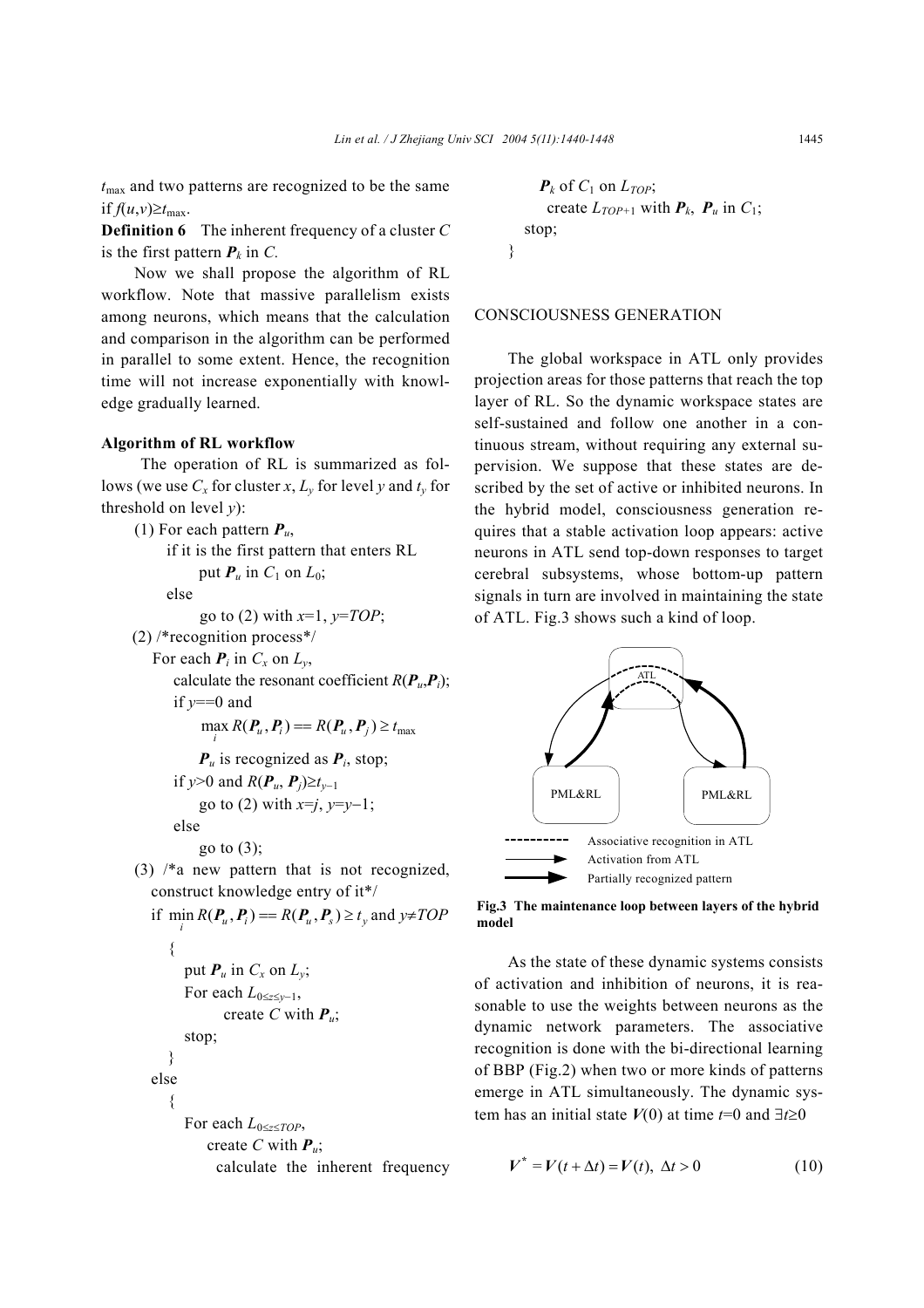We say that the system enters a stable state  $V^*$ , which is the so-called "attractor". Thus the associative pattern is formed in the BBP with the two-way-adjusted weights between neurons representing the associative knowledge. If this attractor can represent one result of thinking, the system running process before it appears can be called a thinking process.

Establishment of the stable state (the self-sustained loop) requires a minimal duration, thus imposing a temporal span to the successive workspace states that form the stream of consciousness. We can confirm now that except for the RL-threshold, the global workspace also has a time span threshold necessary for the ATL to be stable through the activation loop. Once the projected patterns from several subsystems appear in the GW, they may or may not be associated together. If these patterns appear in ATL for a significantly longer duration than the time span threshold (the patterns always exceed the top level of RL during this time span), a conscious state emerges; otherwise, even if the patterns go over the top level of RL and into global workspace, they will bring only minor flips of neurons and may propagate to multiple cerebral subsystems, however, they cannot establish the self-sustained activation loop. We call the latter process "sub-consciousness" in the hybrid model.

#### EXAMPLE

Suppose a series of four-dimension patterns *P<sup>i</sup>* (*i*=0,1,2,…,9) formed by PML models enter RL now. For simplicity the content of  $P_i$  is the binary format of *i* as  $P_3 = [0, 0, 1, 1]$ ,  $P_5 = [0, 1, 0, 1]$ . According to Eq.(1), we define  $R(P_i, P_j)$  as

$$
f(a_i, b_i) = 1 - \frac{1}{4} \sum_{i=1}^{4} |a_i - b_i|
$$
 (11)

and we get the symmetric matrix with  $R(P_i, P_j)$  on row *i*, column *j* based on Eqs.(2), (3) and (11):

| $(1 \t 0.75 \t 0.75 \t 0.5 \t 0.75 \t 0.5 \t 0.5 \t 0.25 \t 0.75 \t 0.5)$                            |  |  |  |  |  |
|------------------------------------------------------------------------------------------------------|--|--|--|--|--|
| $\begin{array}{ccccccccc} 0.75 & 1 & 0.5 & 0.75 & 0.5 & 0.75 & 0.25 & 0.5 & 0.5 & 0.75 \end{array}$  |  |  |  |  |  |
| $\begin{array}{cccccc} 0.75 & 0.5 & 1 & 0.75 & 0.5 & 0.25 & 0.75 & 0.5 & 0.5 & 0.25 \end{array}$     |  |  |  |  |  |
| $\begin{array}{cccccc} 0.5 & 0.75 & 0.75 & 1 & 0.25 & 0.5 & 0.5 & 0.75 & 0.25 & 0.5 \end{array}$     |  |  |  |  |  |
| $\begin{array}{ccccccccc} 0.75 & 0.5 & 0.5 & 0.25 & 1 & 0.75 & 0.75 & 0.5 & 0.5 & 0.25 \end{array}$  |  |  |  |  |  |
| $\begin{array}{cccccc} \n0.5 & 0.75 & 0.25 & 0.5 & 0.75 & 1 & 0.5 & 0.75 & 0.25 & 0.5 \n\end{array}$ |  |  |  |  |  |
| $\begin{array}{ccccccccc} \n0.5 & 0.25 & 0.75 & 0.5 & 0.75 & 0.5 & 1 & 0.75 & 0.25 & 0\n\end{array}$ |  |  |  |  |  |
| $\begin{array}{ccccccccc} 0.25 & 0.5 & 0.5 & 0.75 & 0.5 & 0.75 & 0.75 & 1 & 0 & 0.25 \end{array}$    |  |  |  |  |  |
| $\begin{array}{ccccccccc} 0.75 & 0.5 & 0.5 & 0.25 & 0.5 & 0.25 & 0.25 & 0 & 1 & 0.75 \end{array}$    |  |  |  |  |  |
| $(0.5 \t 0.75 \t 0.25 \t 0.5 \t 0.25 \t 0.5 \t 0 \t 0.25 \t 0.75 \t 1)$                              |  |  |  |  |  |
|                                                                                                      |  |  |  |  |  |

The highest threshold value  $t_{\text{max}}$ =0.8, other threshold on different levels:  $t_0=0.7$ ,  $t_1=0.6$ ,  $t_2=0.5$ . Using the RL algorithm we can get the structure in Fig.4.

In Fig.4a, after  $P_3$  is stored, RL grows to level 1 with  $P_0$  and  $P_2$  in the root cluster; in Fig.4b, the ten patterns are grouped into one cluster on level 2 with  $P_0$  and  $P_5$  in it. Accordingly two clusters are formed on level 1 and four clusters on level 0. When the stored pattern arrives next time, it will be recognized correctly. For example, when *P*4 compares with patterns on level 2, the maximum resonant coefficient is  $R(P_4, P_0) = 0.75$  (Although  $R(P_4, P_5)$  is 0.75 too,  $R(P_4, P_6)$  $P_0$ ) is first). So the comparison will go on to cluster 1, level 1 and next cluster 1 level 0.



**Fig.4 The structure of knowledge library using the algorithm in Section 3.2** 

(a) after  $P_3$  is stored; (b) after  $P_9$  is stored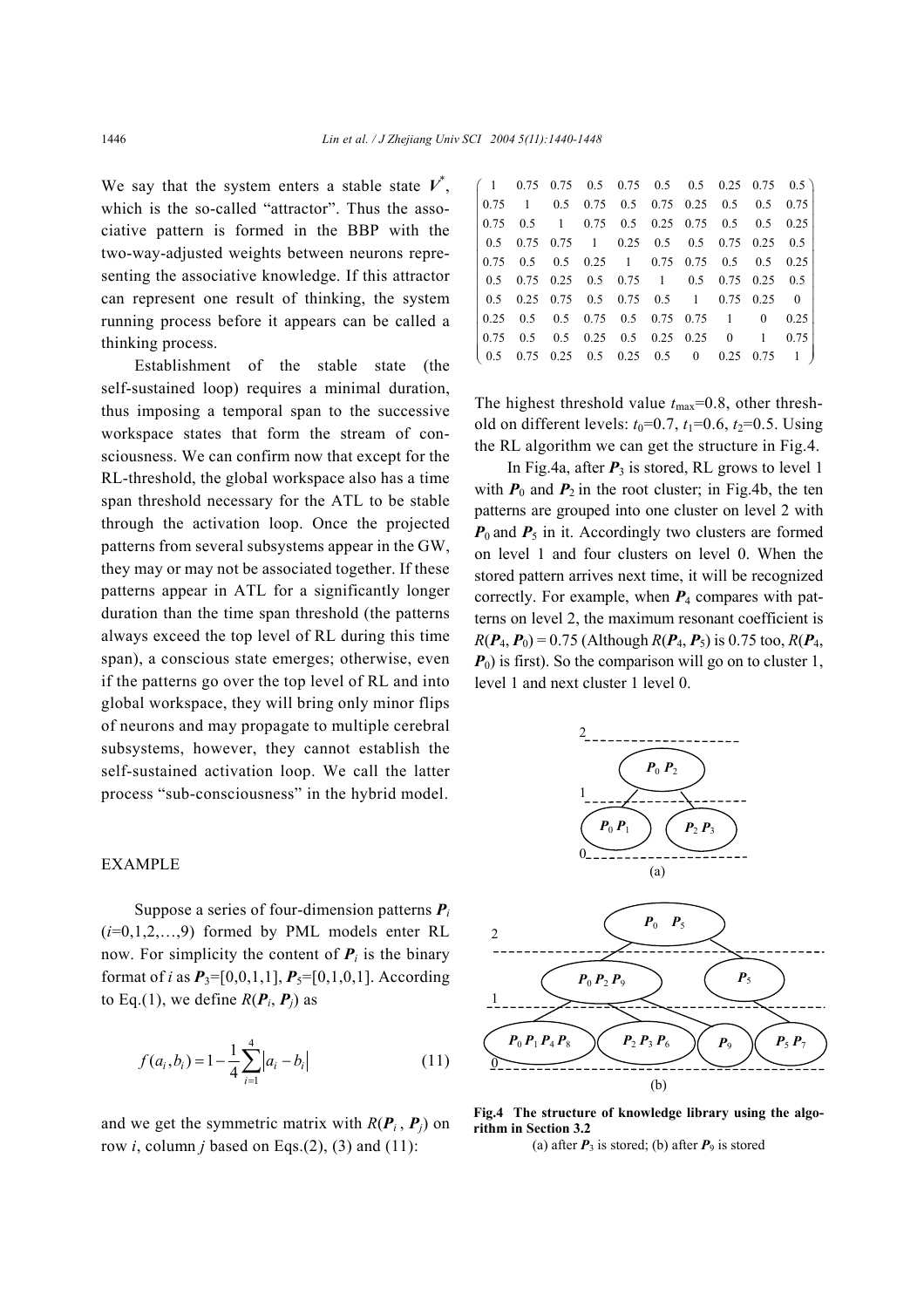We can also describe the knowledge library as a resonant space with dimension patterns in the root cluster, as in Fig.5,  $P_0$ ,  $P_2$  and  $P_5$  have coordinates in resonant space  $(P_0, P_5)$ . Similarly clusters on level 1 also form sub-resonant spaces containing patterns on level 0. This schema reduces greatly the amount of storage neurons, as only the root level is required to store full data of patterns. Patterns on other levels can find a position in the resonant space created from the root level. Suppose now  $P_3$  enters RL. According to Eq.(7) and the resonant coefficient matrix mentioned earlier, we get  $P_3 = R(P_3, P_0)$ 



**Fig.5 The resonant space formed by patterns in cluster 1 on level 2**

 $P_0+R(P_3, P_5)$ ,  $P_5=0.5P_0+0.5P_5$ . Then  $P_3$  will be sent to cluster 1 on level 1 which is a sub-resonant space formed by  $(P_0, P_2)$  and  $P_3 = R(P_3, P_0)P_0 + R(P_3, P_2)P_2$ . Applying Eq.(9),  $R(P_3, P_2) = 1 - \max(|R(P_2, P_0) - R(P_3, P_1)|$  $P_0$ )|,  $|R(P_2, P_5) - R(P_3, P_5)|$  $= 0.75$ . So  $P_3 = 0.5P_0 + 0.75$ ・  $P_2$  and classified into cluster 2 on level 0.

We can see that patterns can be recognized successfully after one experience of training in RL. Now consider two patterns that reach the top-level of two different RLs are transmitted into the global workspace. Fig.6 schematizes this kind of thinking process after receiving a voice sample and a picture, taking the framework depicted in Fig.2. After the audio and vision patterns enter ATL, the dynamic thinking process (rectangles numbered from 1 to 6 in Fig.6) begins from  $V(0)$ . We can see that the boundary of active neurons in ATL (interconnected black circles in rectangle 1 to 6 in Fig.6) is changing continuously, which indicates that the workspace is being driven by the loop in Fig.3 towards an "attractor". Subtle audio patterns (A, C in Fig.6) and gleaming image patterns (B, D in Fig.6) exist at unstable points (rectangle 2 to 4 in Fig.6); the system becomes stable at time *t*,  $V(t) = V(t+\Delta t)$ , as the boundary of active neurons is not changed after rectangle 5 in Fig.6. The associative recognition process is fully fulfilled at the stable state (E, F in Fig.6).



**Fig. 6 The process of how identity clarified by voice and a picture**